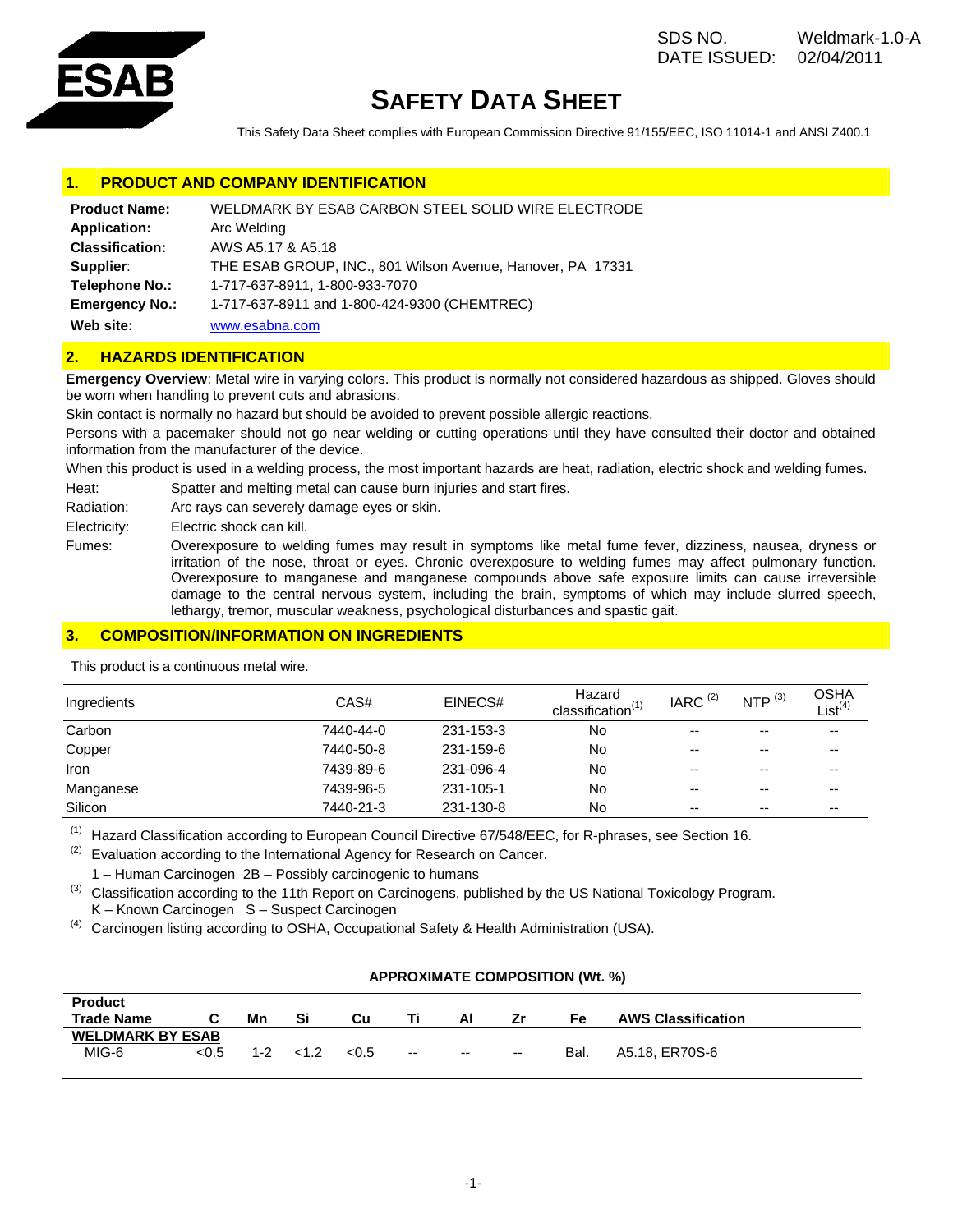# SDS NO. Weldmark-1.0-A DATE ISSUED: 02/04/2011

#### **4. FIRST AID MEASURES**

| Inhalation:     | If breathing has stopped, perform artificial respiration and obtain medical assistance immediately! If breathing is<br>difficult, provide fresh air and call physician.                                                                                                                                       |
|-----------------|---------------------------------------------------------------------------------------------------------------------------------------------------------------------------------------------------------------------------------------------------------------------------------------------------------------|
| Eye contact:    | For radiation burns due to arc flash, see physician. To remove dusts or fumes flush with water for at least fifteen<br>minutes. If irritation persists, obtain medical assistance.                                                                                                                            |
| Skin contact:   | For skin burns from arc radiation, promptly flush with cold water. Get medical attention for burns or irritations that<br>persist. To remove dust or particles wash with mild soap and water.                                                                                                                 |
| Electric shock: | Disconnect and turn off the power. Use a nonconductive material to pull victim away from contact with live parts or<br>wires. If not breathing, begin artificial respiration, preferably mouth-to-mouth. If no detectable pulse, begin Cardio<br>Pulmonary Resuscitation (CPR). Immediately call a physician. |
| General:        | Move to fresh air and call for medical aid.                                                                                                                                                                                                                                                                   |

#### **5. FIRE FIGHTING MEASURES**

No specific recommendations for welding consumables. Welding arcs and sparks can ignite combustible and flammable materials. Use the extinguishing media recommended for the burning materials and fire situation. Wear self-contained breathing apparatus as fumes or vapors may be harmful.

#### **6. ACCIDENTAL RELEASE MEASURES**

Solid objects may be picked up and placed into a container. Liquids or pastes should be scooped up and placed into a container. Wear proper protective equipment while handling these materials. Do not discard as refuse.

Personal precautions: refer to Section 8.

Environmental precautions: refer to Section 13.

## **7. HANDLING AND STORAGE**

Handling:

Handle with care to avoid stings and cuts. Wear gloves when handling welding consumables. Avoid exposure to dust. Do not ingest. Some individuals can develop an allergic reaction to certain materials. Retain all warning and identity labels.

Storage:

Keep separate from chemical substances like acids and strong bases, which could cause chemical reactions.

## **8. EXPOSURE CONTROL/PERSONAL PROTECTION**

Avoid exposure to welding fumes, radiation, spatter, electric shock, heated materials and dust.

Engineering measures:

Ensure sufficient ventilation, local exhaust, or both, to keep welding fumes and gases from breathing zone and general area. Keep working place and protective clothing clean and dry. Train welders to avoid contact with live electrical parts and insulate conductive parts. Check condition of protective clothing and equipment on a regular basis.

Personal protective equipment:

Use respirator or air supplied respirator when welding or brazing in a confined space, or where local exhaust or ventilation is not sufficient to keep exposure values within safe limits. Use special care when welding painted or coated steels since hazardous substances from the coating may be emitted. Wear hand, head, eyes, ear and body protection like welders gloves, helmet or face shield with filter lens, safety boots, apron, arm and shoulder protection. Keep protective clothing clean and dry.

Use industrial hygiene monitoring equipment to ensure that exposure does not exceed applicable national exposure limits. The following limits can be used as guidance. For information about welding fume analysis refer to Section 10.

| Substance                          |                    | CAS#      | ACGIH TLV $(1)$ mg/m <sup>3</sup> | OSHA PEL <sup>(2)</sup> mg/m <sup>3</sup> |
|------------------------------------|--------------------|-----------|-----------------------------------|-------------------------------------------|
| Carbon                             |                    | 7440-44-0 | None                              | None                                      |
| Copper                             | (as fume)          | 7440-50-8 | 0.2                               | 0.1                                       |
|                                    | (as dust/mist)     |           |                                   |                                           |
| Iron                               | (as iron<br>oxide) | 7439-89-6 | $5**$                             | 10 (fume)                                 |
| Manganese &<br>Manganese compounds | (as Mn)            | 7439-96-5 | 0.2                               | 5 Ceiling                                 |
| Silicon                            |                    | 7440-21-3 | Withdrawn                         | $15^*$ , $5^{**}$                         |

(1) Threshold Limit Values according to American Conference of Governmental Hygienists, 2010

<sup>(2)</sup> Permissible Exposure Limits according to the Occupational Safety & Health Administration (USA)

Unless noted, all values are for 8 hour time weighted averages (TWA).

\* Total dust, \*\* Respirable fraction, \*\*\* Inhalable fraction.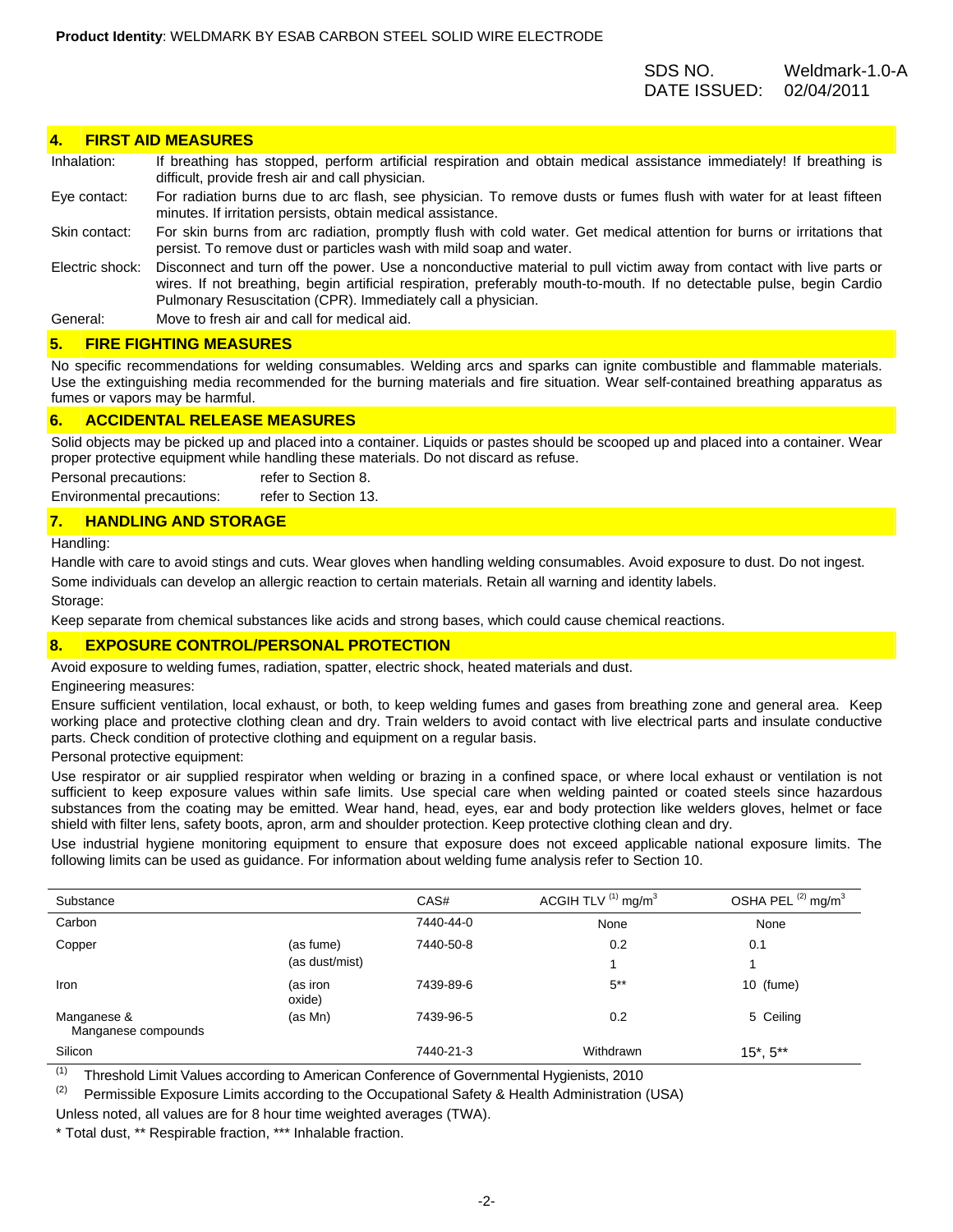SDS NO. Weldmark-1.0-A DATE ISSUED: 02/04/2011

## **9. PHYSICAL AND CHEMICAL PROPERTIES**

Appearance: Solid, non-volatile with varying color.

Melting Point:  $>1000^{\circ}$ C/>1800°F

## **10. STABILITY AND REACTIVITY**

General: This product is only intended for normal welding purposes.

Stability: This product is stable under normal conditions.

Reactivity: Contact with chemical substances like acids or strong bases could cause generation of gas.

When this product is used in a welding process, hazardous decomposition products would include those from the volatilization, reaction or oxidation of the materials listed in Section 3 and those from the base metal and coating.

The amount of fumes generated from this product varies with welding parameters and dimensions but is generally no more than 1 to 13 g/kg consumable. Fumes from this product may contain compounds of the following chemical elements: Fe, O, Mn, Si, Cu and C. The rest is not analyzed, according to available standards.

Refer to applicable national exposure limits for fume compounds, including those exposure limits for fume compounds found in Section 8. Manganese has a low exposure limit, in some countries, that may be easily exceeded.

Reasonably expected gaseous products would include carbon oxides, nitrogen oxides and ozone. Air contaminants around the welding area can be affected by the welding process and influence the composition and quantity of fumes and gases produced.

## **11. TOXICOLOGICAL INFORMATION**

Inhalation of welding fumes and gases can be dangerous to your health. Classification of welding fumes is difficult because of varying base materials, coatings, air contamination and processes. The International Agency for Research on Cancer has classified welding fumes as possibly carcinogenic to humans (Group 2B).

Acute toxicity: Overexposure to welding fumes may result in symptoms like metal fume fever, dizziness, nausea, dryness or irritation of the nose, throat or eyes.

Chronic toxicity: Overexposure to welding fumes may affect pulmonary function. Overexposure to manganese and manganese compounds above safe exposure limits can cause irreversible damage to the central nervous system, including the brain, symptoms of which may include slurred speech, lethargy, tremor, muscular weakness, psychological disturbances and spastic gait.

## **12. ECOLOGICAL INFORMATION**

Welding consumables and materials could degrade/weather into components originating from the consumables or from the materials used in the welding process. Avoid exposure to conditions that could lead to accumulation in soils or groundwater.

#### **13. DISPOSAL CONSIDERATIONS**

Discard any product, residue, disposable container or liner in an environmentally acceptable manner, in full compliance with federal and local regulations. Use recycling procedures if available.

USA RCRA: This product is not considered hazardous waste if discarded.

Residues from welding consumables and processes could degrade and accumulate in soils and groundwater.

#### **14. TRANSPORT INFORMATION**

No international regulations or restrictions are applicable.

#### **15. REGULATORY INFORMATION**

Read and understand the manufacturer's instructions, your employer's safety practices and the health and safety instructions on the label. Observe any federal and local regulations. Take precautions when welding and protect yourself and others.

WARNING: Welding fumes and gases are hazardous to your health and may damage lungs and other organs. Use adequate ventilation.

ELECTRIC SHOCK can kill.

ARC RAYS and SPARKS can injure eyes and burn skin.

Wear correct hand, head, eye and body protection.

**Canada:** WHMIS classification: Class D; Division 2, Subdivision A

Canadian Environmental Protection Act (CEPA): All constituents of this product are on the Domestic Substance List (DSL).